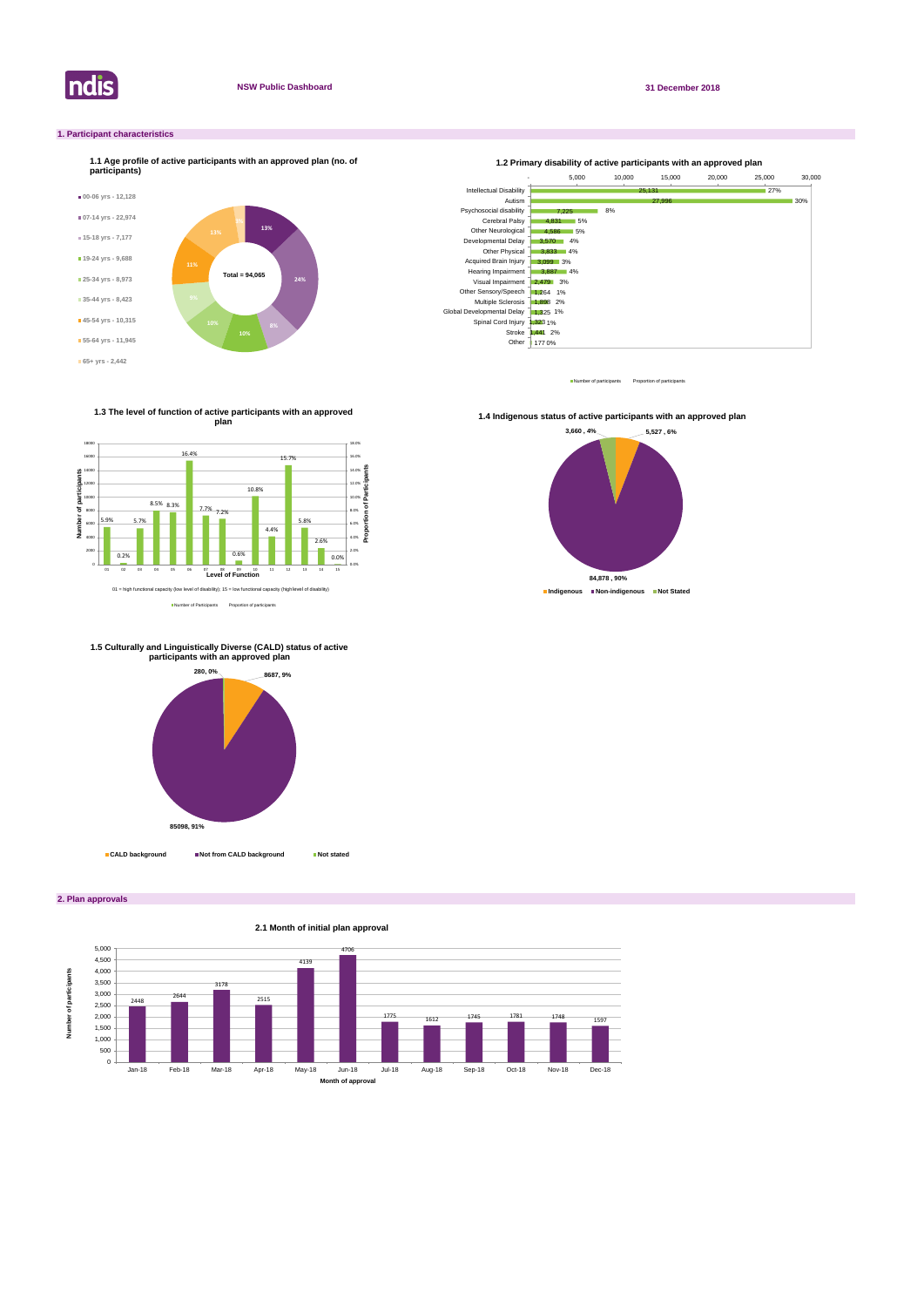# **3. Total annualised committed support - most recent approved plans**

# \$5.6bn is included in the current plans of the 94,065 active participants.

# **4. Average annualised committed support - most recent approved plans**

# **Table 5.2 Registered providers as at 31 December 2018 by registration group**

| <b>Registration Group</b>            | # Providers Registration Group |                                             | # Providers |
|--------------------------------------|--------------------------------|---------------------------------------------|-------------|
| <b>Therapeutic Supports</b>          | 4,313                          | <b>Personal Activities High</b>             | 730         |
| <b>Household Tasks</b>               | 2,458                          | <b>Community Nursing Care</b>               | 647         |
| <b>Assist-Travel/Transport</b>       | 1,753                          | <b>Plan Management</b>                      | 1,038       |
| <b>Early Childhood Supports</b>      | 1,340                          | <b>Assistive Equip-Recreation</b>           | 803         |
| <b>Innov Community Participation</b> | 1,267                          | <b>Comms &amp; Info Equipment</b>           | 676         |
| <b>Assist Prod-Pers Care/Safety</b>  | 1,379                          | Daily Tasks/Shared Living                   | 568         |
| <b>Home Modification</b>             | 1.088                          | <b>Custom Prosthetics</b>                   | 588         |
| <b>Participate Community</b>         | 976                            | Interpret/Translate                         | 370         |
| <b>Personal Mobility Equipment</b>   | 1.159                          | <b>Specialised Disability Accommodation</b> | 340         |
| <b>Ex Phys Pers Training</b>         | 1.058                          | <b>Assist Access/Maintain Employ</b>        | 448         |
| <b>Development-Life Skills</b>       | 903                            | <b>Specialised Driver Training</b>          | 282         |
| <b>Accommodation/Tenancy</b>         | 905                            | <b>Vision Equipment</b>                     | 291         |
| <b>Assistive Prod-Household Task</b> | 991                            | <b>Hearing Equipment</b>                    | 243         |
| <b>Assist-Life Stage, Transition</b> | 830                            | <b>Vehicle modifications</b>                | 171         |
| <b>Assist Personal Activities</b>    | 849                            | <b>Spec Support Employ</b>                  | 136         |
| <b>Support Coordination</b>          | 758                            | <b>Specialised Hearing Services</b>         | 65          |
| <b>Behaviour Support</b>             | 514                            | <b>Hearing Services</b>                     | 13          |
| <b>Group/Centre Activities</b>       | 748                            | <b>Assistance Animals</b>                   | 11          |

**Indis** 

# **NSW Public Dashboard 31 December 2018**





**3.3 Total annualised committed support for active participants with an approved plan by age group (%)**

**3.1 Total annualised committed support for active participants with an approved plan by support category (%)** 



**4.3 Average annualised committed support for active participants** 



**3.4 Total annualised committed support for active participants with an function score and an approved plan by level of function (%)**

**3.2 Total annualised committed support for active participants with an approved plan by primary disability (%)** 

**Proportion of committed support**

Proportion of committed

support



# **5.1 Registered providers as at 31 December 2018 by entity type**

# **3,962 4,962 Sole Trader Organisation Total = 8,924**

**Level of Function**







**Average annualised committed support**

annualised

Average a

ā

imitted support

<sup>01</sup> = high functional capacity (low level of disability); 15 = low functional capacity (high level of disability)

**<sup>4.2</sup> Average annualised committed support for active participants with an approved**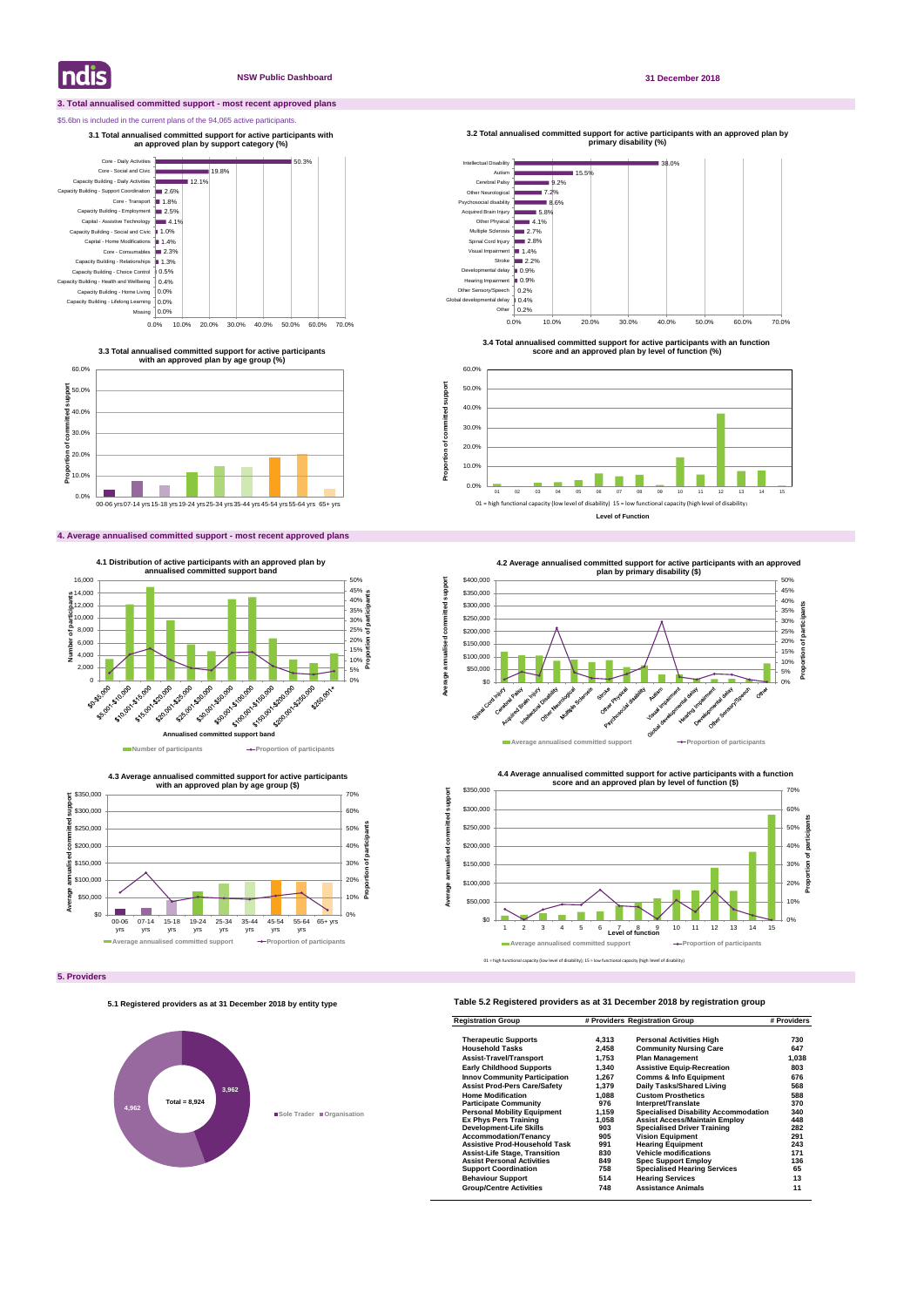# **6.2 Description of key participant outcome domains**

# **6.4 Description of key carer outcome domains**

## **Participant characteristics**

Baseline measures are collected on participants from the short-form outcomes framework (SFOF) questionnaires during the transition period. Active participants with an initial plan approved during the period 1 July 2016 to are included.

# **Baseline outcomes - participants Age group: birth to end of age 6**





**6.7 Distribution of active participants with an approved plan by annualised committed support band for age 0 - 6 yrs**





**6.8 Total annualised committed support for active participants with an approved plan by support category for age 0-6 yrs** 



## **Baseline of**



# **6.1 Participants 0 to before school**

**6.3 Family/carers of participants 0 to 14 (selected indicators)**

- **Outcome statements for families / carers of children with disability aged 0-6 years:**
- **1. Families know their rights and advocate effectively for their children**
- **2. Families feel supported**
- **3. Families are able to gain access to desired services, programs, and activities in their community**
- **4. Families help their children develop and learn 5. Families enjoy health and wellbeing**

# **Outcome statements for children aged 0-6 years (or school entry):**

- **1. Children gain functional, developmental and coping skills that are appropriate to their ability and circumstances / specialist services**
- **2. Children show evidence of self-determination in their everyday lives**
- **3. Children participate meaningfully in family life 4. Children participate meaningfully in community life**



### **Support package**

**6.5 Distribution of active participants with an approved plan by level of function for age 0 - 6 yrs**



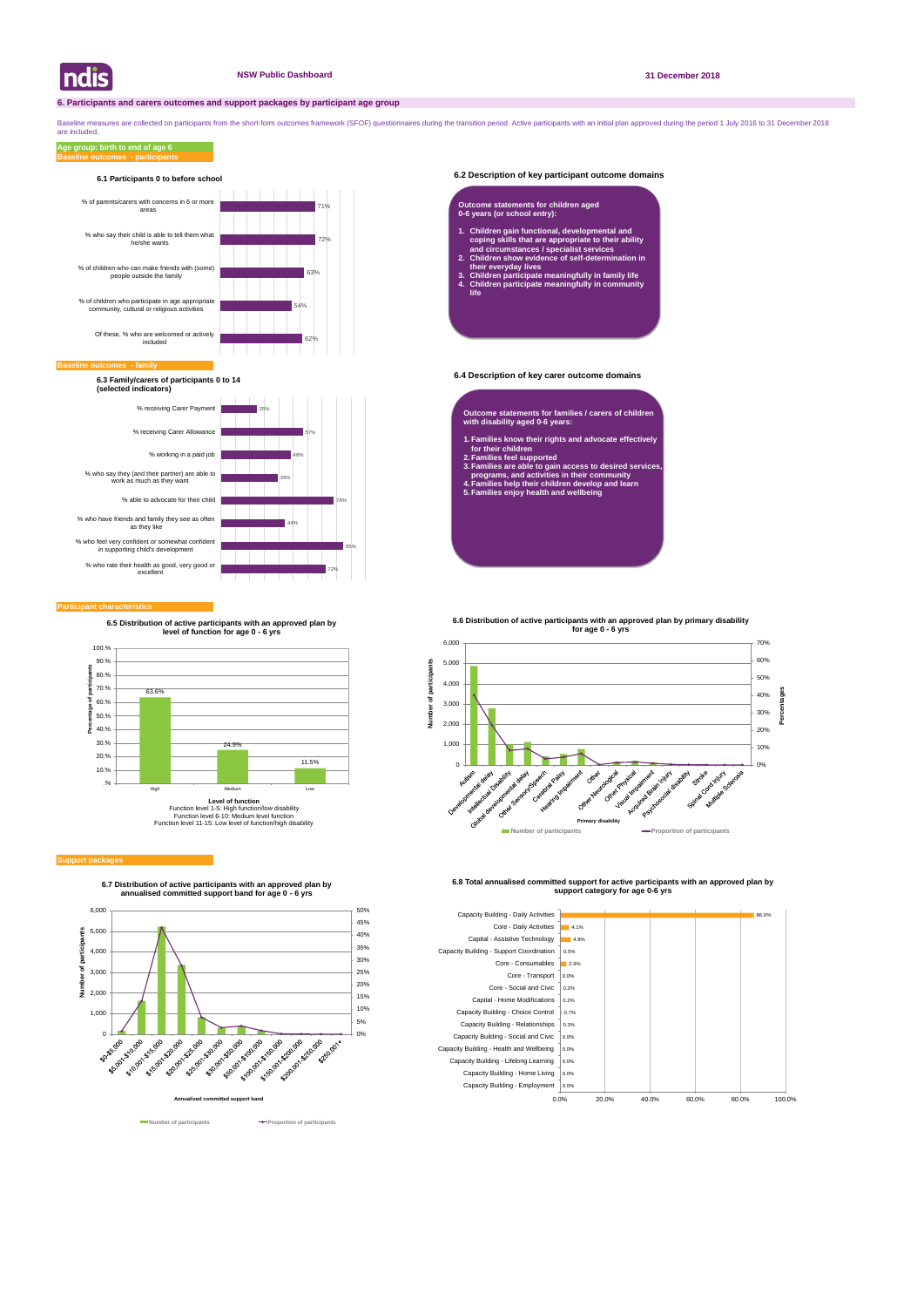# **6.9 Participants starting school age 7 to 14 6.10 Description of key participant outcome domains**

**Baseline outcomes - family**

# **Baseline outcomes - participants Age group: age 7 to end of age 14**

**6.11 Family/carers of participants starting school age 0 to 14 6.12 Description of key carer outcome domains (selected indicators)**

| ndis



**6.15 Distribution of active participants with an approved plan by annualised committed support band for age 7 to 14 yrs**



**Number of participants Proportion of participants** 

**6.16 Total annualised committed support for active participants with an approved plan by support category for age 7 to 14 yrs** 





# **Participant characteristic**

### **Outcome statements for children aged 7 (or school entry) - 14 years:**

- **1. Children gain functional, developmental and coping skills that are appropriate to their ability and circumstances / specialist services**
- **2. Children show evidence of self-determination in their everyday lives**
- **3. Children participate meaningfully in family life**
- **4. Children participate meaningfully in community life**

**Outcome statements for families / carers of children with disability aged 7-14 years:**

- **1. Families know their rights and advocate effectively for their children**
- **2. Families feel supported**

ť

- **3. Families are able to gain access to desired services, programs, and activities in their community**
- **4. Families help their children develop and learn**
- **5. Families enjoy health and wellbeing**



### **Support packa**

**6.13 Distribution of active participants with an approved plan by level of function for age 7 to 14 yrs**

# **6.14 Distribution of active participants with an approved plan by primary**

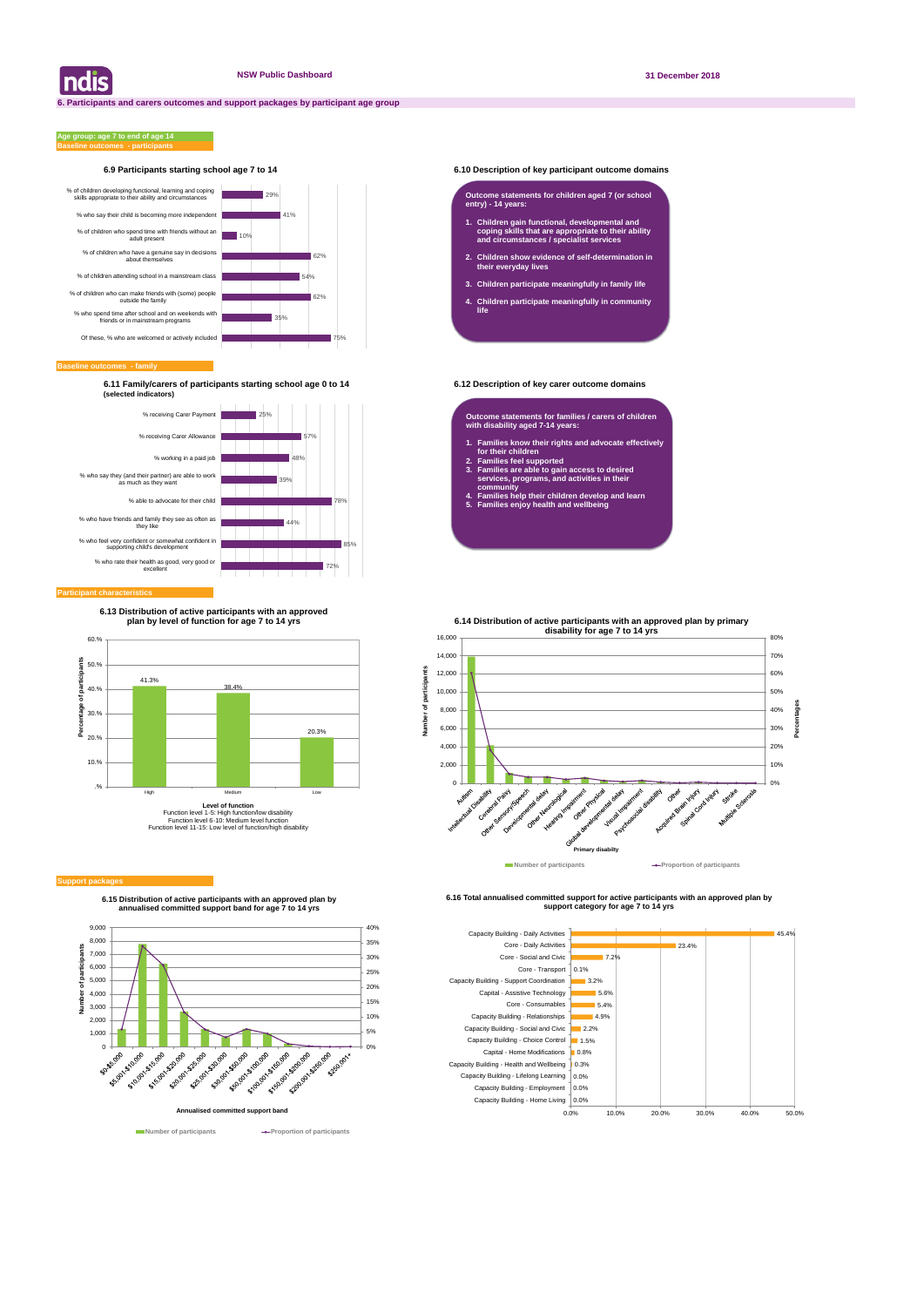# **6.18 Description of key participant outcome domains**

**6.19 Family/carers of participants 15 to 24 6.20 Description of key carer outcome domains (selected indicators)**

# **Participant characteristics**

# **Age group: age 15 to age 24**



**6.24 Total annualised committed support for active participants with an approved plan by support category for age 15 to 24 yrs** 





| The adult framework consists of 8 participant<br>domains: |
|-----------------------------------------------------------|
| 1. Choice and control                                     |
| 2. Daily living activities                                |
| 3. Relationships                                          |
| 4. Home                                                   |
| 5. Health and wellbeing                                   |
| 6. Lifelong learning                                      |
| 7. Work                                                   |

**8. Social, community and civic participation**

### **Outcome statements for families / carers of participants aged 15-24 years:**

- **1. Families know their rights and advocate effectively for their young person with disability**
- **2. Families have the support they need to care 3. Families are able to gain access to desired services, programs, and activities in their**
- **community 4. Families help their young person become independent**
- **5. Families enjoy health and wellbeing**





**6.23 Distribution of active participants with an approved plan by annualised committed support band for age 15 to 24 yrs**

**6.21 Distribution of active participants with an approved plan by level of function for age 15 to 24 yrs**



**Level of function** Function level 1-5: High function/low disability Function level 6-10: Medium level function Function level 11-15: Low level of function/high disability

### **Support package**



**Number of participants Proportion of participants**